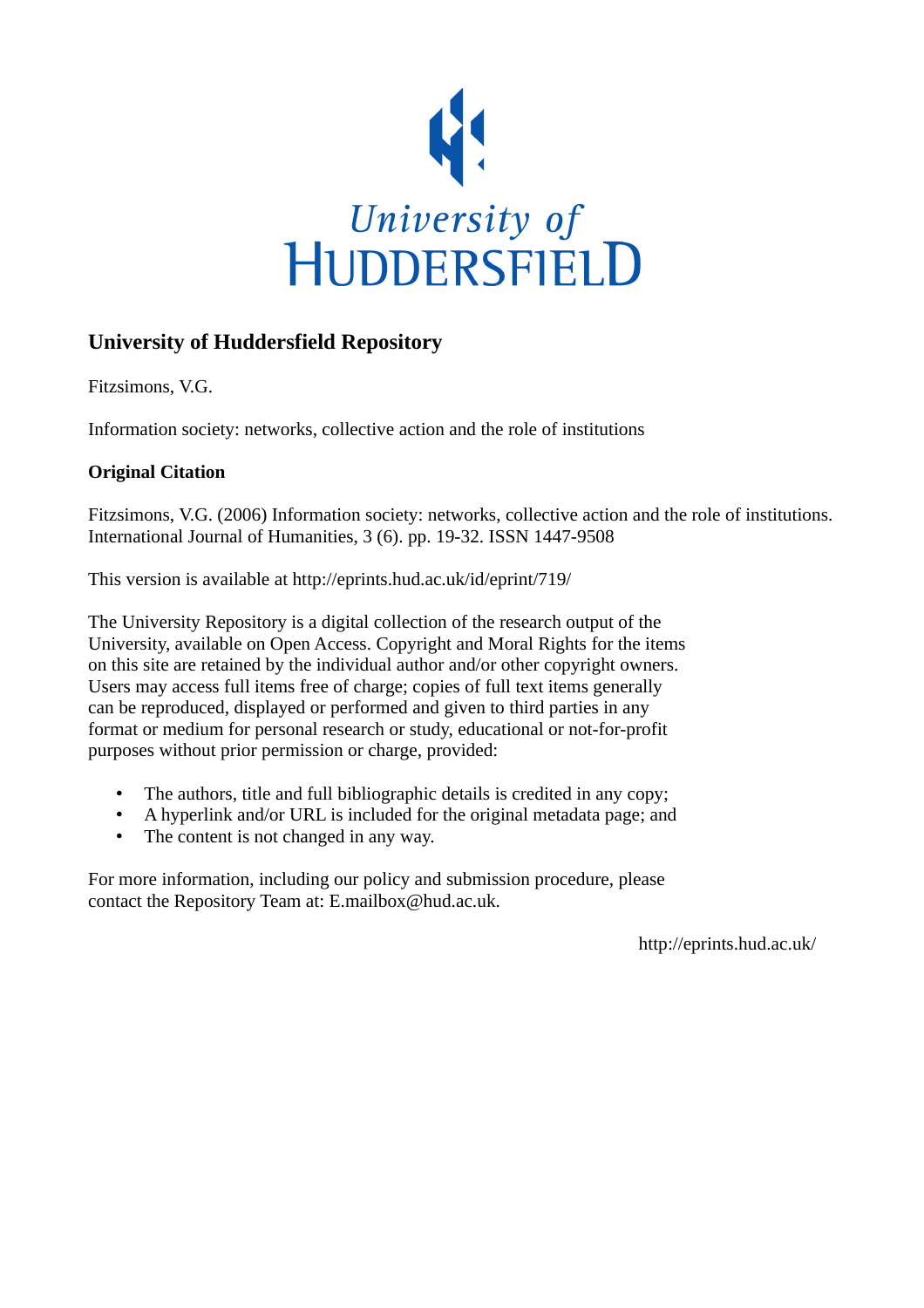# The International<br>JOURNAL  $\int_{the}$ HUMANITIES

Information Society

Vincent G. Fitzsimons

VOLUME 3, NUMBER 6



www.Humanities-Journal.com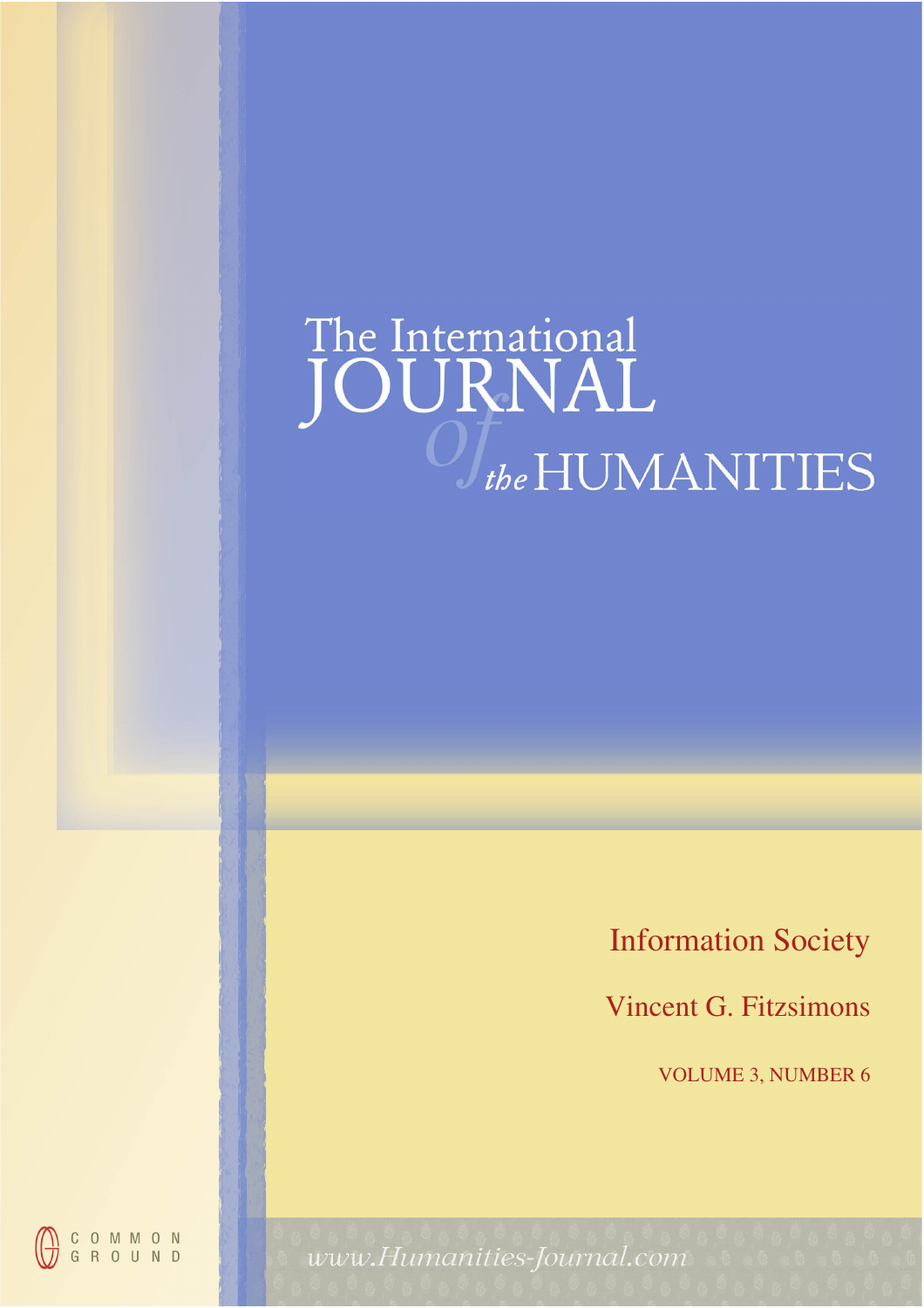INTERNATIONAL JOURNAL OF THE HUMANITIES http://www.Humanities-Journal.com

First published in 2005/2006 in Melbourne, Australia by Common Ground Publishing Pty Ltd www.CommonGroundPublishing.com.

© 2005/2006 (this paper), the author(s)

© 2005/2006 (selection and editorial matter) Common Ground

Authors are responsible for the accuracy of citations, quotations, diagrams, tables and maps.

All rights reserved. Apart from fair use for the purposes of study, research, criticism or review as permitted under the Copyright Act (Australia), no part of this work may be reproduced without written permission from the publisher. For permissions and other inquiries, please contact <cg-support@commongroundpublishing.com>.

ISSN: 1447-9508 (print), 1447-9559 (online) Publisher Site: http://www.Humanities-Journal.com

The INTERNATIONAL JOURNAL OF THE HUMANITIES is a peer refereed journal. Full papers submitted for publication are refereed by Associate Editors through anonymous referee processes.

Typeset in Common Ground Markup Language using CGCreator multichannel typesetting system http://www.CommonGroundSoftware.com.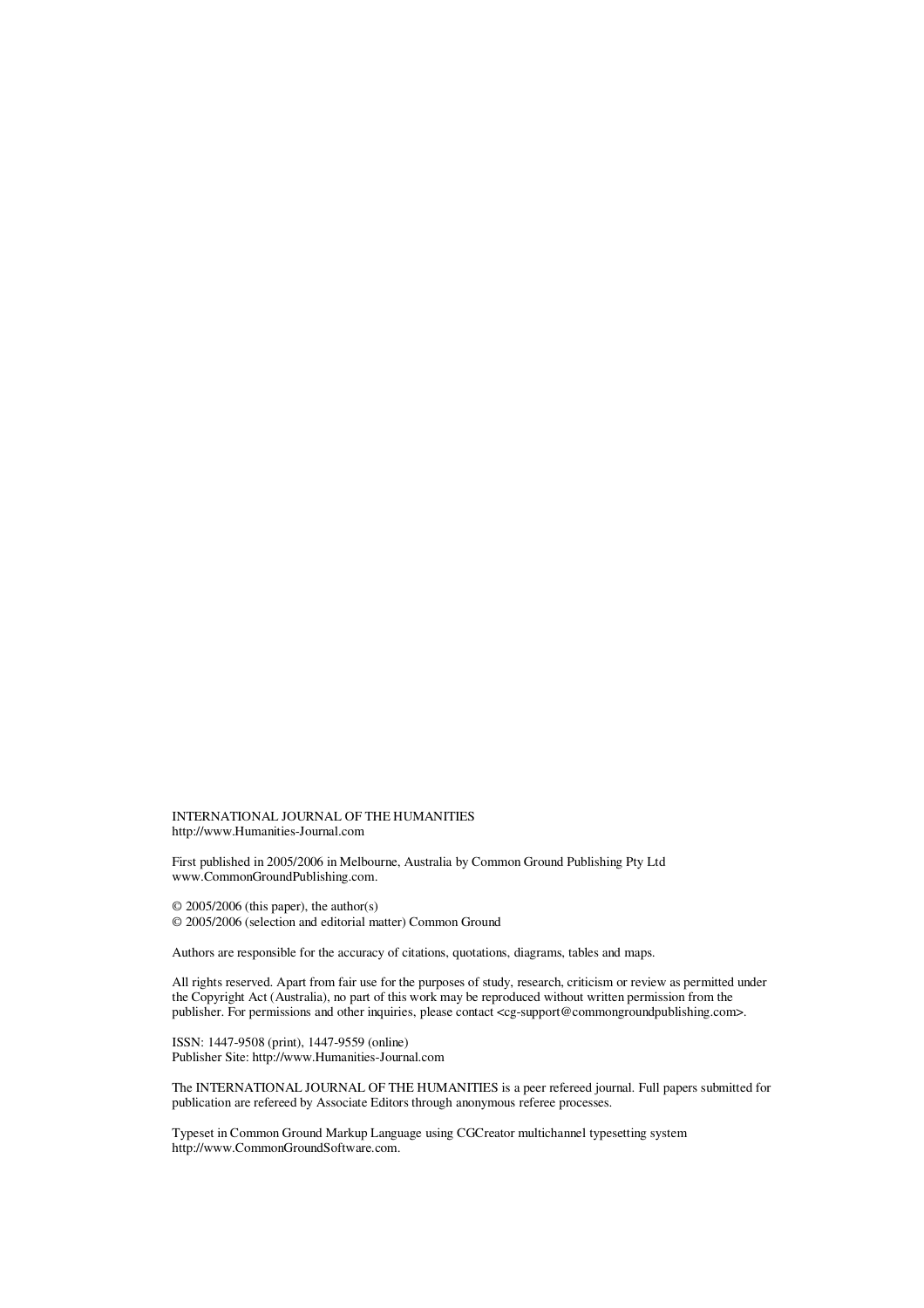# **Information Society**

# Networks, Collective Action and the Role of Institutions

Vincent G. Fitzsimons, University of Huddersfield, United Kingdom

*Abstract: The knowledge economy and knowledge society depend on the development of networks of communications in terms of both physical possibilities of national and international infrastructure, and the inclination of individuals to parti-FLAD EXAH ID HERST The rapid spread of such technical capacity, and the rise of wireless methods of communications enables PDAY countries that might previously have been prevented from developing such an infrastructure to rapidly develop capacity. This physical development has reduced the costs of communications and consequently information, as well as the freedom* to communicate internationally and, implicitly, inter-culturally. It is also recognised, however, that a range of social and *economic factors influence the attitudes of individuals towards such communication, and also the possibilities of collective* action both within and across nations, depending on the economic and social costs and 'payoffs' of such activities. The growth of low-cost information provision and low-cost international communications using the internet has raised the po*tential benefits of such facilities so that it is changing much of the nature of economic interaction in modern, as well as PROFE traditional societies. Whether or not it will demonstrate a similar significance for the development of and information society remains to be seen, but parallels can be drawn between such changes and the existing analysis of networks, organ*isations and political 'collective action' from the grass roots level. Networks form a significant complement to the existing *Phedia that are also seizing on the potential of this modern technology, and constitute a source of general, or more specifically valuable information to individuals in society* 

Keywords: Institutions, Networks, Information Society

#### **Introduction**

**T HE CONCEPT OF** the information society appeals to a wide range of disciplines and authors as one that captures the essence of the changing society that we live in today. What it specifically means in practice remains uncertain, however, as does the nature of its emergence (Webster, 2004b and contributions to Webster, 2004a). Some see the information society as a form of post-industrial society demonstrating increased 'technocracy' and bureaucratic control (Urry, 2004) whilst others see it as an increasingly volatile new economic system where information flows radically alter values and flows of business and employment, and flexibility and networks are key for survival (Castells, 2004). Certain essential features can. in spite of the widely ranging views, be identified from the literature. The centrality of information to many functions of the modern economy is one recurrent feature, requiring changes in many aspects of our lives such as leisure, employment and education. Knowledge-based activities are growing to dominate the developed economies, with the OECD (1996) estimating knowledge industries constituting over 50 percent of national GDPs, and accounting for the majority of economic growth (Information Society Commission, 2002).

Both governments and international organisations are now focussing on the 'information society' as an important development to increase accountability of states to their citizens as well as to prepare for the emerging 'knowledge economy' in which individuals' roles will be fundamentally changed by the nature of information and communications technology or 'ICT' (OECD, 1996; Information Technology Advisory Group, 1999; Information Society Commission, 2002). International development programmes encouraging the development of 'civil society' groups which promote democratic interests and monitor the conduct of states need to recognise the potential for creating much needed civil society groups independent of traditional influences (see Gupta, 1997, for the problems of traditionalism in civil society) and the prospect of information society constituting some form of 'digital' civil society is relevant to this problem, hopefully promising many wider benefits from the development of countries' ICT infrastructure (see for instance Moodley, 2005). However, the 'knowledge economy' and information society depend on the development of networks of communications in terms of both physical possibilities of national and international infrastructure, and the inclination of individuals to participate in these.

The rapid spread of technical capacity, and the rise of wireless methods of communication enabled



INTERNATIONAL JOURNAL OF THE HUMANITIES, VOLUME 3, NUMBER 6, 2005/2006 http://www.Humanities-Journal.com, ISSN 1447-9508 (print), 1447-9559 (online)  $@$  Common Ground, Vincent G. Fitzsimons, All Rights Reserved, Permissions: cg-support@commongroundpublishing.com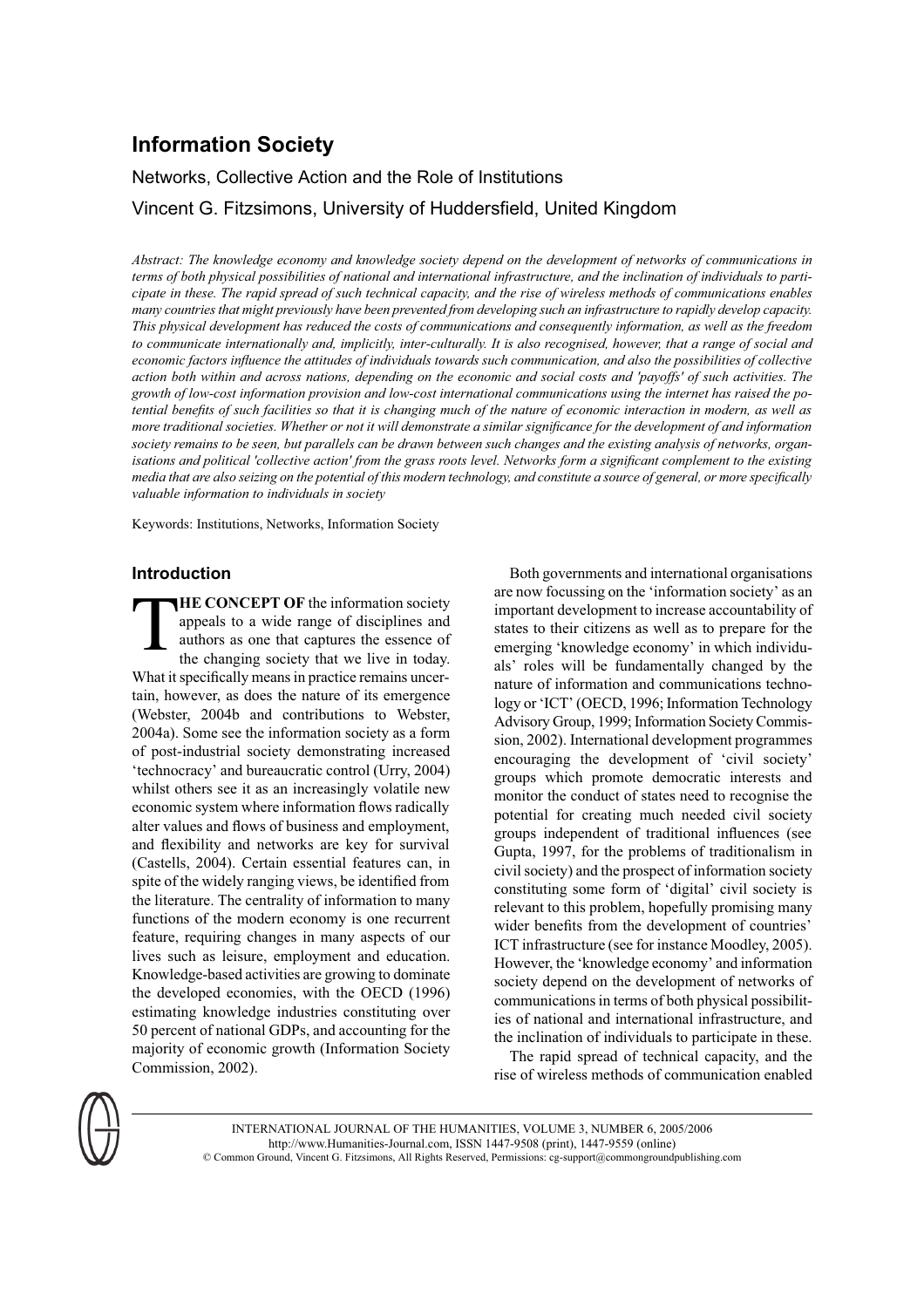many countries that might previously have been prevented from developing an ICT infrastructure to rapidly develop capacity, as well as to further develop social, political and economic forms of capital (African Development Forum, 1999; DOT Force, 2001). Despite the problems of its implementation, this physical development has reduced the costs of communications and consequently information (Akhtar, 2001), and increased the ability to communicate nationally, internationally and, implicitly, inter-culturally.

A range of social and economic factors influence the attitudes of individuals towards such communication, and also the possibilities of collective action both within and across nations, depending on the economic and social costs and 'payoffs' of such activities (Olson, 1965; Woolcock, 1998). This in turn has raised the potential net benefits of networking and collective action so that it is changing much of the nature of economic interaction in modern, as well as more traditional economies. Whether or not it will demonstrate a similar significance for the development of an information society, rather than economy, remains to be seen. Parallels can be drawn between this situation and the existing analysis of networks, organisations and political 'collective action' from the grass roots level.

Networks form a significant complement to the existing media that are already seizing on the potential of modern technology. Networks can constitute a source of general or more specifically valuable information to individuals in society. The different forms of network that exist vary from simple communications types such as the telephone, to more technically advanced networking of information in the internet, and the complex network relationships of society. The role of social networks, in particular, has been analysed in relation to the development of democracy, and prosperity, by international financial institutions due to their significant impact on attempts to promote economic development in their client countries (Henderson, 2002). The growth in access to and provision of information appears to affect the role of many important groups and institutions in modern societies. It appears intuitively obvious that civil society groups, and consequently democracy, can be strengthened significantly by access to accurate and plentiful information from this new global ICT infrastructure. Thus 'information society' appears capable of creating an 'open society' of responsive democracy as predicted by social scientists such as Karl Popper. Due to this association Popper  $(1945/2002)$  is often cited as one of the possible inventors of the concept, although there is no shortage of alternative 'inventors' (Webster, 2004b)

Wide variation exists between the various estimates of the growth and value of networks in practice. Sarnoff's law states that broadcast networks, where a single source of information exists and the information has many recipients, are valued as proportional to the number of members  $n$  (Odlyzko & Tilly, 2005). Metcalfe's law, which is assumed to apply to communications networks, suggests that the value of information in a network is proportional in value to the square of the number of members: technically the number of relationships is  $n(n-1)$  or  $n^2-n$ , as each member has n-1 other members that they are connected to, and the extent of relationships is the 'value' of a network (Emery, 1976/1981; Odlyzko & Tilly, 2005). Some estimates have been even more generous, assuming exponential growth. The information society literature is optimistic in its assessment of the growth of the internet, assuming rapidly growing benefits from ICT growth. This mirrors the optimistic assessments of the Federal Communications Commission in the U.S., as well as large numbers of investors, which underpinned the over-optimistic valuations placed on the boom-and-bust companies of the dot.com bubble that burst so dramatically after September  $11<sup>th</sup>$  2001. Even assuming that these 'laws' hold, it is debatable whether the internet is a broadcast or a communications network. Much use of the internet is to access information, as in broadcast networks, rather than to interact and so Sarnoff's law is probably the safest estimate to rely on. Certainly the stock markets' downward 'correction' of values suggests that current thinking is somewhat more pessimistic than in the early days of the dot.com boom. A similar conservatism may be sensible in evaluating the prospects for information societies in the light of this.

The purpose of this paper is to demonstrate the difficulties inherent in the development of an information society, and show that the development of institutional economics and information economics enables us to predict certain patterns to the development, or underdevelopment, of effective information societies. It then reviews the evidence to date on the extent to which information society has developed, and assesses how likely it is in view of this to reach the potential originally indicated.

#### **Economics and Information**

To restate our most basic point, 'information' is the common focus of all models of the information society. This apparently simple point, like so many, is of course one hedged with conditions, and in particular the uncertain meaning attached to 'information' is one of the most important. Epistemology, or the theory of knowledge, is the philosophical field analysing information, and it is one of the most notoriously complex areas of the subject. Knowledge may be held with varying degrees of certainty, and is dependent on information for its creation. The sources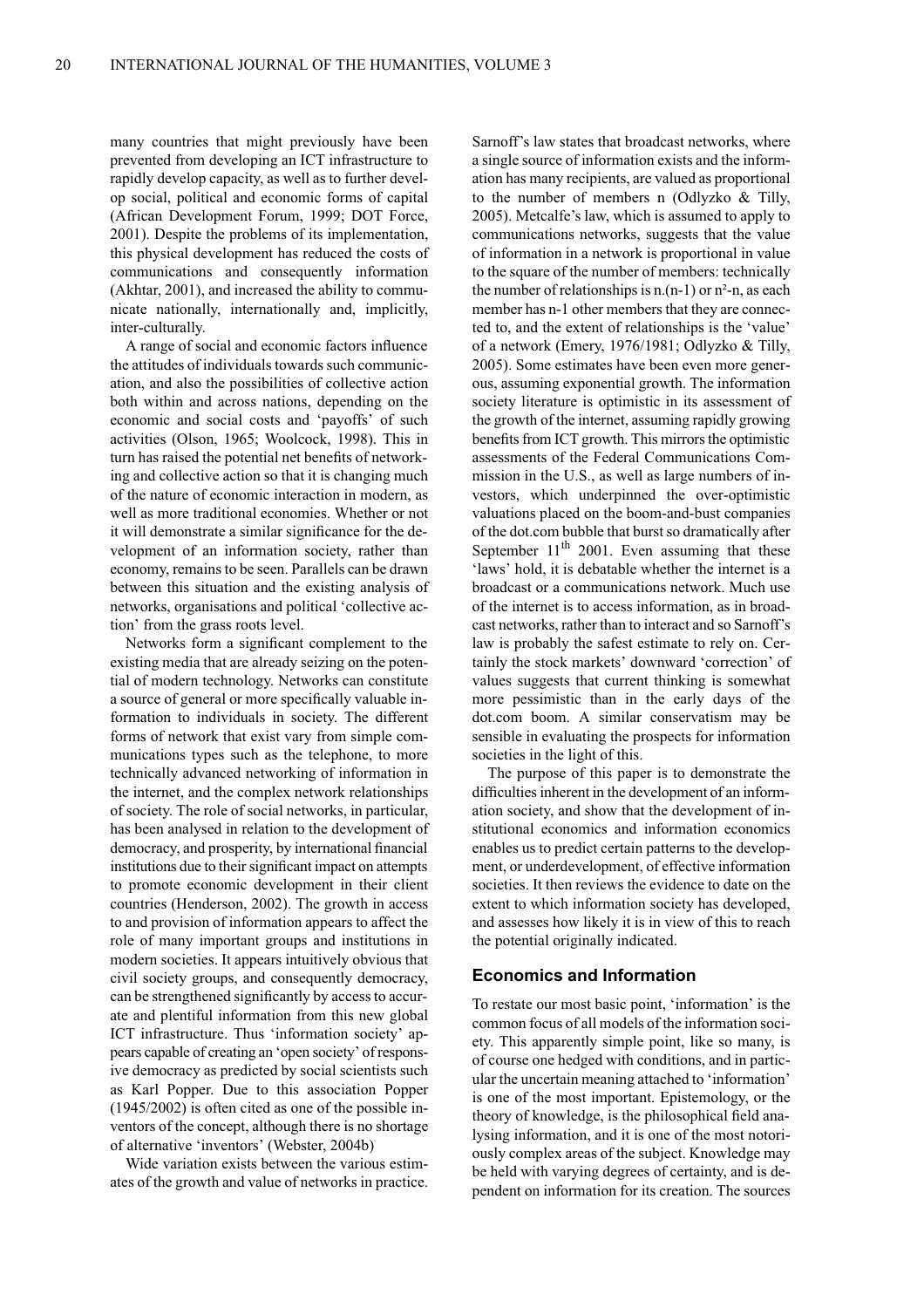of this information differ sharply in nature, and therefore in the extent of their 'certainty', although assessments of the various sources of information vary between schools of thought.

Generally knowledge can be gained through information from one of four sources: from the appeal to authority; from experience; from logic; and from intuition. Authority refers to secondary, second-hand information whose reliability must be taken on authority, i.e. an individual must trust the source of information to be valid. Experience is the basis of 'inductive' and 'positivist' approaches to knowledge that rely only on direct observation for 'certain' knowledge, and discount other forms. Judgements of the 'truth' of propositions here depend on their consistency with observable 'facts'. Logic is the basis of 'deductive' views of truth as suggested by Descartes' 'Cogita': the belief here is that logic is capable of identifying essential truths, truths that are obscured by the influence of the senses in the process of observation. For instance the simple proof of existence that 'Cogita ergo sum' or 'I think, therefore I am.' Judgements on the truth of propositions here might depend on their coherence with other deduced principles. Finally intuition is a form of discovery of knowledge that develops from subconscious rather than conscious processes, and can result from the mind's connection of disparate propositions and observations that arise from the individual's experience. This may produce creative ideas, but is largely impossible to 'audit' for its validity, and so is seen as the least scientifically satisfying. It may be associated with the principle of 'emergence' in complex systems and particularly in the Gestalt view of psychology, which rejects the confidence placed by positivists in the 'deterministic' nature of existing systems as misguided due to the complex and interrelated nature of elements in the real world, so that it defies explicit analysis and evaluation (Angyal 1941/1981). The problems of assessing which form of information is reliable, and capable of creating certain knowledge, are obvious.

Information, knowledge and data are different, but confusingly related elements of the information society. The development of information and communications technology has enabled the rapid transfer of data, or simple facts, relatively efficiently and with little loss of accuracy throughout the world. It has also enabled the reproduction of such data at little or virtually no cost, an idea that would have been unthinkable to those in the middle ages who developed the original 'media technology' of the printing press. Consequently the availability of data has grown to an extent that has caused changes in the social and political structures of modern economies as well as fundamental changes in people's behaviour and expectations. In earlier times both cost and the tendency of certain communities to monopolise data would have made this modern form of society unthinkable.

It is important to realise, however, that the ability to rapidly and cheaply reproduce and transfer data does not constitute the reproduction and transfer of information, or knowledge. Knowledge and information management requires data management, but this is insufficient in itself. Information requires the imposition of meaningful structures on data, and knowledge is essential to the process of analysing and structuring such data into meaningful information (Tuomi, 1999, p.107). The recent interest in the development of ICT infrastructures in order to foster the development of democracy and an 'information society' is therefore somewhat misguided in its assumption that the facilitation of data provision and management is sufficient to make significant democratic changes occur. Such changes may improve the access to data, but the role of ability, culture and education in the creation of knowledge remain problematic.

Economics has long considered the difficulties that individuals experience when trying to gather and use 'data' and has concluded that it is unlikely that individuals will generally have the ability to identify their optimal, or most beneficial behaviours (see for instance the analysis of decision making and uncertainty in Keynes, 1937; Knight, 1921). In its more recent form, institutional economics has also presented an outline analysis of political, social, economic and legal institutions that demonstrates how even agents in possession of full information may find that institutional factors restrict their ability to act in pursuit of such goals, or may restrict their benefits due to the sometimes extensive costs of institutional adjustment necessary to the pursuit of individuals' goals or strategies (see for instance North, 1971; 1984). A fuller examination will be conducted, below, of the likely development of the information society in view of this body of economic theory.

Information is of obviously central importance to economics, as a subject addressing decision-making both directly and indirectly. It is therefore surprising how simplistic the treatment of information has been. Much of the classical and neoclassical economics followed an assumption that individuals had all relevant information (presumably costlessly) and the capability to use it to its full advantage, as criticised by Veblen (1899) who described any such individuals as 'lightening calculators' of economic benefit, and little more. Other economists in the neoclassical synthesis assumed no significant influence of information so that wages, etc., were assumed to be 'sticky' and their implications for the economy were simply mapped out (Akerlof, 2002, p.365)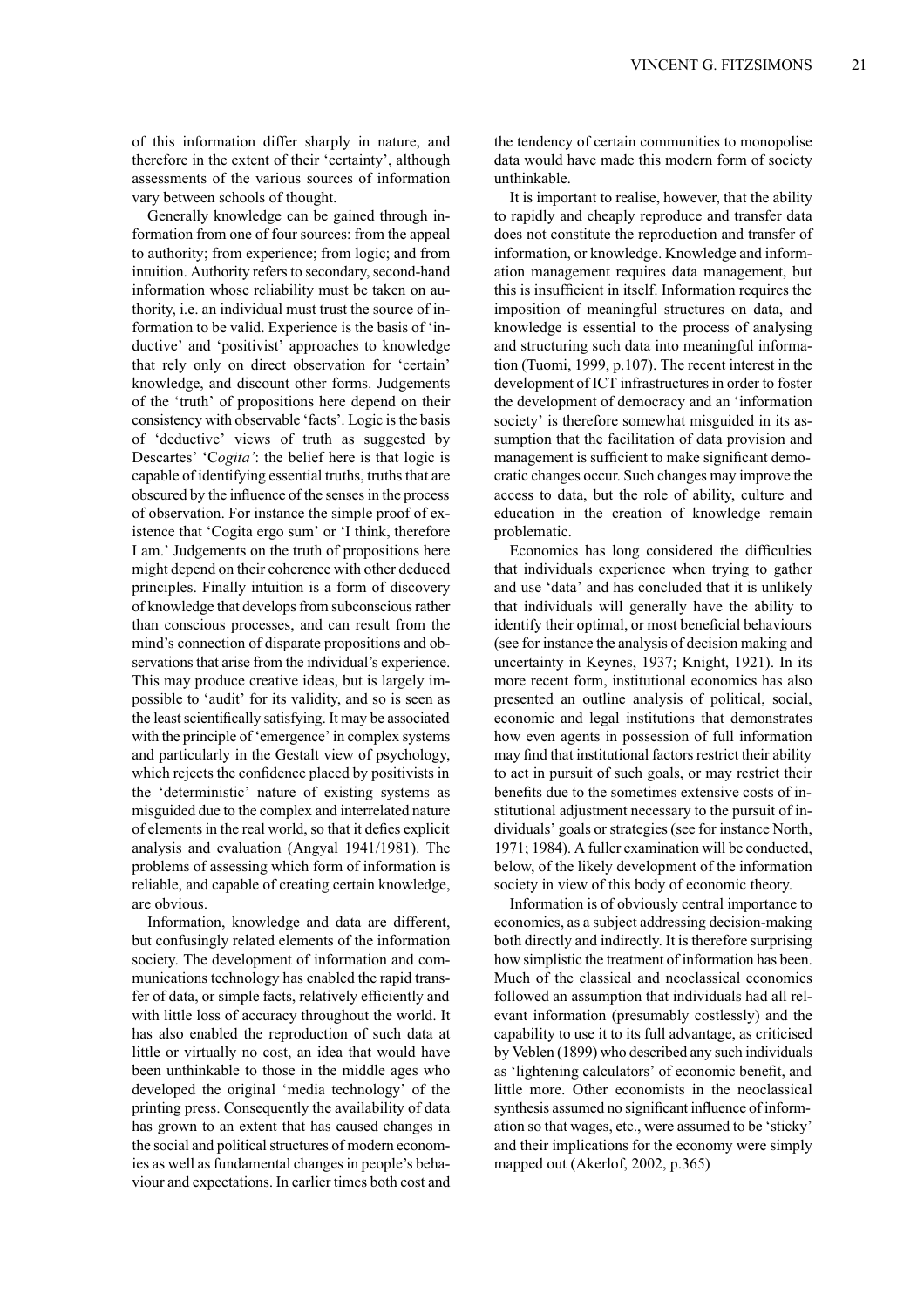Away from the mainstream of economics, heterodox economists have recognised the limitations placed on individuals due to the inherent problems of information and decision-making, post Keynes (1937) and Knight (1921). The attempts of economists to incorporate such elements into the mainstream theory have been gradual, to say the least. The Nobel prizes for economics were awarded to information theorists who developed analysis in the light of such problems in 1996 and  $2001 - 60$  and 65 years respectively after the publication of Keynes' General Theory  $(1936).$ 

Whilst it is only one of several elements of the decision making process (McFadden, 2001), information is rightly seen as central to the decision making process in economic theory, but the nature of the relationship between 'information' or data in its raw form and the act of decision making is not often elaborated upon. Such information requires a process of search or acquisition. The extent to which individuals will acquire information depends, obviously, on the relative costs of its acquisition and the benefits of possessing it, or more realistically the expected benefits of possessing it. Information search will be conducted, therefore, until 'the cost of search is equated to its expected marginal return' (Stigler, 1961, p.216).

Information search involves communication that often requires effective translation of the information from its original form into one useful for the purpose of those acquiring it. The problems inherent in such a process have led to the development by communications engineers of models that separate the influences on the 'data' transferred, following the work of Shannon & Weaver (1949) and Berlo (1960). The transmission of data with 'fidelity' will depend on obvious technicalities such as the nature of the encoder and decoder used and the channel (or medium) through which it is transferred, terms which have obvious parallels with the human process of communication. In addition to the technical problems, Berlo explicitly examines the factors in human communication, namely the relative social position of the individuals communicating, their attitudes, level of knowledge and specific communication skills. The likelihood of information being accurately transferred is therefore often low, due to the complexity of the task and the influences specified above.

In conceptions of the information society, search is cheap and fast in a rapidly moving informational economy. Here problems will depend more on the capacity of the individual to use, process and communicate information, and the ability to assess and synthesise disparate sources of information. Consequently, the creation of certain knowledge is not necessarily going to become easier as information search becomes easier in the developing information economy. Information creation, just as its reproduction and transfer, becomes cheaper and easier in the new information system. Disinformation and opinion are therefore as easily spread as true information, and so the overall impact on typical levels of individuals' 'knowledge' is unclear. If good information drives out or beats bad information, then we could expect people to become progressively better informed and more knowledgeable. If, however, the truth does not easily 'win' in the competition against untruths, then it could become lost in the volume of information crowding the media. A parallel may be drawn to the low cost of television programme production and transmission with the development of cable, satellite and digital forms of transmission these did not necessarily lead to an increase in quality, and might be seen as leading to a fall in quality.

Certain types of information may be more or less valuable depending on the economic circumstances in which they exist. Technical expertise, for example, may be of little use in a primitive economy where no capital goods are available, but are more so in an industrial economy. Arguably these skills are less important in a 'knowledge economy' of the type accompanying the existence of information societies, where 'knowledge workers' are likely to exist using particular types of 'information skills' for 'knowledge work' in 'knowledge industries' (Drucker, 2001). Once many production processes and information gathering processes have been delegated to technology that is self-operating, some form of 'higher order' skills will become the distinguishing characteristics of individual workers.

The current value placed on the possession of information depends upon the scarcity of such information. The fierce debates surrounding Google's 'Google Print' project to digitise volumes from five of the world's leading libraries and make them freely available on the web (print.google.com) indicate just how valuable information monopolies remain today (Gorman, 2004). These debates also reflect the belief that controlling information enables groups to control the way in which people think. The determination of the French government to provide, with EU support, a French equivalent to this attempt at English domination of the future reflect the importance of information and its control (Bremner, 2005).

So what type of information will remain valuable in the new 'knowledge society'? This appears to be information relating to networks of contacts and connections to the information media, but also information on knowledge 'short-cuts'. Know-what (factual knowledge), and know-why (understanding technical or scientific principles) constitute the basis of knowledge that can be acquired through traditional learning and which underpins industrial economies. Know-how (judgement and skills) and know-who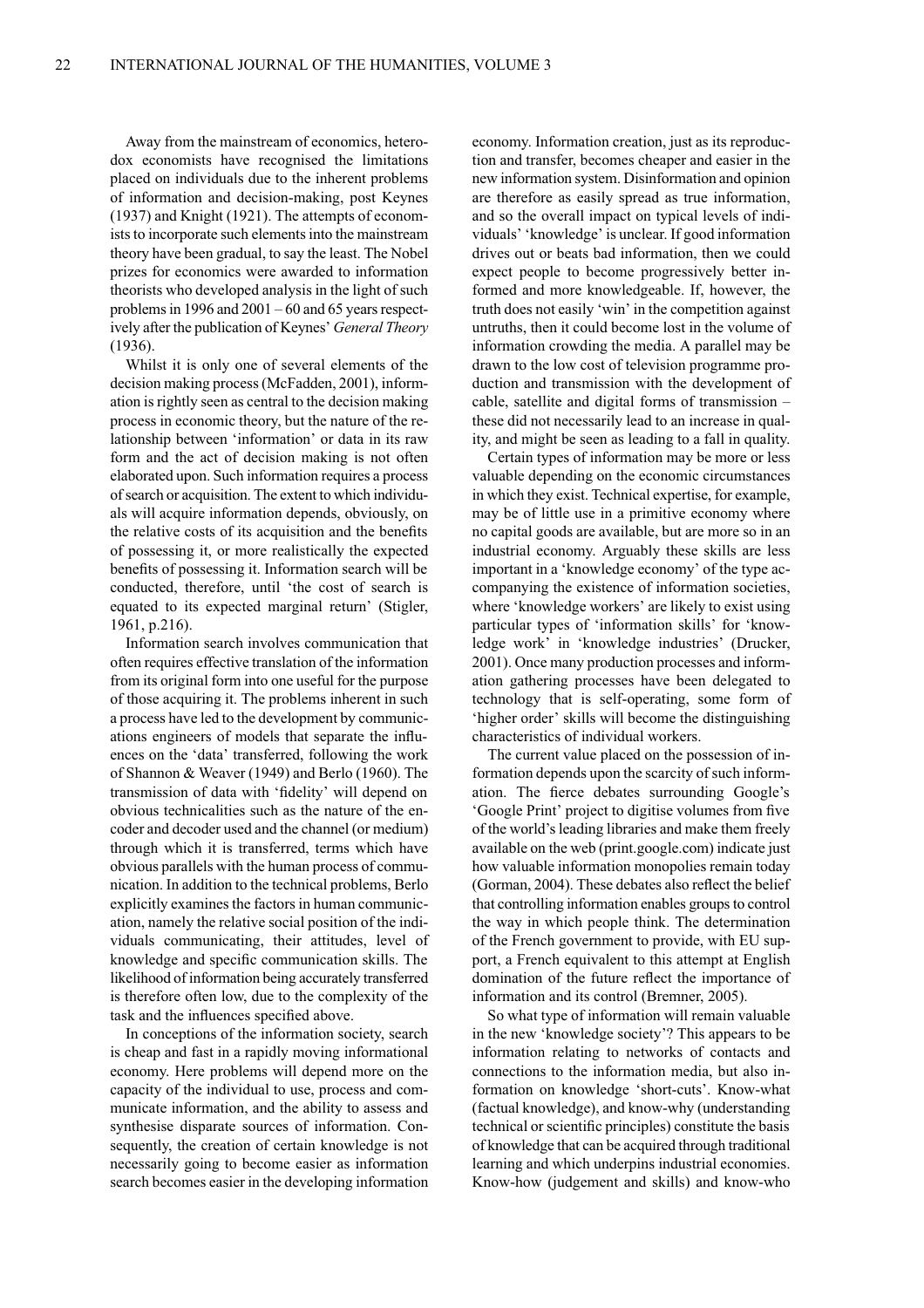(social knowledge of experts who can get things done), however, are more difficult to acquire other than by experience and are not traditionally taught forms of knowledge, but are increasingly important in the flexible and rapidly changing economies of the new knowledge society (Information Society Commission, 2002, pp.19-20, from OECD, 1996). Know-who, in particular, becomes important in geographically dispersed production systems working in rapidly changing conditions of a global market. No-one can know everything anymore, or even have time to discover it even in an information society with its vast free information media. It is, however, possible to know a network of contacts who do. The question remains whether even these 'informationally literate' individuals will be able to influence the behaviour of governments, and this aspect of the information society is problematic in light of the analysis of social and institutional economics.

## **Social Networks and Collective Action**

It is assumed that the 'information society' will have beneficial effects at both the individual and the collective level. Free access to information should enable individuals to make 'rational' choices, dismissing unsuccessful strategies and accurately assessing the benefits of positive strategies. In political activity this has been assumed to create an 'open society' as outlined by Popper (1945/2002). It is generally assumed in the public and institutional economics literature, however, that collective political action will depend on the likely extent of networks and institutions. If the costs of constitutional or legal manipulation are lower than those for 'economic' or exchange activities, then groups would pursue their objectives through the alteration of the law as the most efficient method (North, 1971; 1984). Otherwise they would simply participate in market activity to further their self-interest. Olson (1982), using an application of his 'logic of collective action' (Olson, 1965), explicitly analyses the likelihood and possible implications of such collective political activity for economic growth.

Olson (1982) suggests that collective action by interest groups may potentially have positive effects for the society as a whole, but only under certain circumstances. Where an 'encompassing interest' exists, namely where a sufficient proportion of the benefits of any generally beneficial action accrues sufficiently to a particular influential decision maker (or group), that decision maker may find it worthwhile to incur the costs of such action despite the significant positive 'externality' or spillovers created by their actions. Two-party political competitions, for example, where each vies to represent the interests of a majority of the electorate, can create a sufficient incentive to those interest groups involved in political campaigning to also further the general interest  $(p.51)$ , assuming that the electorate it representative of the population as a whole. This principle of 'encompassing interest' may explain the existence of 'benign dictatorships' that implement policies to pursue general benefits for the economy and society. The structure of economy and society can therefore be important determinants of economic performance, through the impact on the structure of incentives to initiate networks and collective action in the economy.

Olson's analysis of collective action is inconclusive overall in its implications for economic performance. As in the Old Institutionalist school, both positive and negative influences are revealed in the analysis of collective action. Negative impacts on performance occur in the presence of collective action by special interest coalitions as 'special-interest organizations redistribute income rather than create it, and in ways that reduce social efficiency and output' (p.47). In addition to such coalitions being more likely to indulge in price or quantity fixing, in industrial groups, they are also less responsive to change than the individual entities which constitute them, restricting the adaptability to changing conditions of those economies dominated by such coalitions. The possibility that ICT developments help businesses form political lobbies or tacitly collusive networks may help restrict the net benefits of an information society, by simultaneously forming a countervailing power to the civil or information society. It is possible, however, that social rather than political activity may predominate, and the growth in analysis of social networks' impacts has focussed on the key concepts of social capital and the civil society, both of which have political and economic implications.

The concept of social capital, which has a long and varied history, is attributed in its modern form to the work of Coleman (1988), who draws a parallel between Becker's (1993) concept of human capital accumulation and similar processes encouraging beneficial (or self interested) social cooperation in networks. Coleman recognises the highly intangible nature of the phenomena, as well as its necessary dependence on trust in the fulfilment of reciprocal obligations that makes it both difficult to identify and fragile.

Coleman states that 'Social capital is defined by its function. It is not a single entity but a variety of different entities, with two elements in common: they all consist of some aspect of social structures, and they facilitate certain actions of actors' (p.S98). He does not consider such capital to be unambiguously beneficial, however, stating that 'A given form of social capital that is valuable in facilitating certain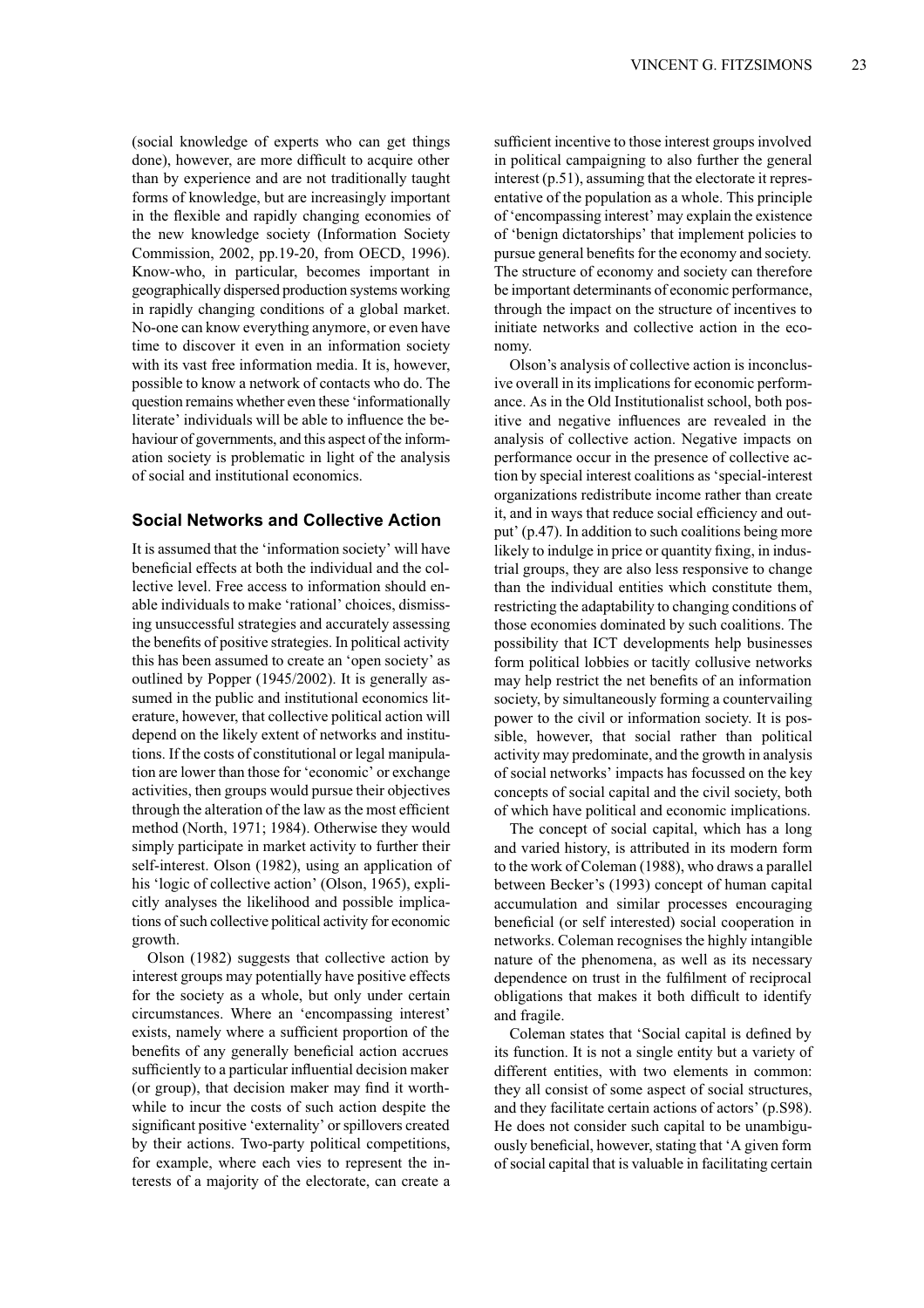actions may be useless or even harmful for others.'  $(p. S98)$ .

Robert Putnam (1995) clarifies the definition of social capital defining it as 'features of social organization such as networks, norms, and social trust that facilitate coordination and cooperation for mutual benefit' (p.67), stating that various forms of social capital exist all of which tend to have some association with 'civic engagement and social connectedness' (p.66). The extent of network connection in each society is seen as an important enabling factor in various economic activities, and will arguable be made easier by the increasing access to information and ICT.

The importance of networks appears to depend on their ability to overcome problems of trust and their consequent ability to minimise the costs of transacting, particularly in less institutionally developed economies. The institutional forms of a society, namely organisations and networks will generate 'social capital, in the sense of mutual reciprocity, the resolution of dilemmas of collective action, and the broadening of social identities' (Putnam, 1995, p.76), to different degrees.

Empirical work has also supported the view that associational activity has positive influences on economic performance (Knack & Keefer, 1997). Knack (1999) finds that higher levels of social capital are associated with improved income distribution as well as providing an alternative to legal forms of contract enforcement, reflecting the possible substitution of formal for informal institutions in the fulfilment of essential economic roles. The 'density' of association is one measure of the extent of social capital, and Putnam also emphasises that 'horizontal' ties between groups are more productive than vertical associations in his study of Italian regions (Putnam, 1993). Greif (1994) also refers to the importance of social networks for development, using the expansion of Italian trade in medieval times to illustrate the potential economic benefits of networks. Studies have, however, identified both positive and negative impacts of trust on economic performance and investment in various economies (Zak & Knack, 1998; Kogut & Spicer, 1999).

Networks, trust, and norms of reciprocity are however vulnerable to situations, such as economic transition or other shocks, that might potentially alter aspects of the social structure. This is hopefully compensated by the effects of one particular element of social capital, that of civil society. The concept of 'civil society' is increasingly being referred to in the literature in relation to the process of democratisation that some commentators have observed in Latin America, Southern Europe and more recently the transition countries. Its use has also been increased significantly in the economic literature due

to the position that it is given in the concept of 'social capital' by authors such as Putnam (1995) and those following its work.

Hegel's analysis of civil society described it as a space between the state and the individual, in which association could take place and which might be protected or policed by some form of authority. This suggests an important role for civil society in the determination of associational activity, which constitutes an essential feature of civil society. It is interesting, however, that Hegel's conception of civil society included a role for the state in protecting it or fostering its development, despite the belief in recent times that civil society is either a place free of state interference, or actively opposed to the state (Lewis, 1992). Its very general conception simply as 'a public place or sphere' in fact leaves a range of possible interpretations. Pietrzyk (2003) defines civil society as:

'political, social and civil rights, the rule of law. a public sphere and above all a plurality of associations... and refers to a public space between household and the state, aside from the market, in which citizens may associate for the prosecution of private interest within a framework of law guaranteed by the state' (p.39)

The need for civil society groups as a balance to the power of the state is explicitly recognised by international financial institutions, at the very least, due to their beneficial impact on project performance in developing countries (Pritchett & Kaufmann, 1998). The agencies typically see civil society as an important and separate entity from either the market or commercial sector and the state (UNDP, 1997). The operation of civil society fosters democratic stability in two ways: 'Internally, civic groups inspire habits of cooperation, solidarity, public-spiritedness, and trust. Externally, these networks then aggregate interests and articulate demands to ensure the government's accountability to its citizens.' (Henderson, 2002, p.140 attributed to the work of Putnam, 1993) Civil society and democratisation are seen as jointly essential for the development of a stable system which should foster economic development (Pietrzyk, 2003, p.38). In many respects these characteristics reflect those expected of the open society and information society as originally anticipated by Popper (1945/2002), suggesting that civil society is in fact a form of proto-information society. The evidence to date on the impacts of such informed interest groups in political contests suggests that information society, with its highly informed and rapidly organising individuals, should be even more politically and economically effective.

Finally, institutional economics suggests that the existence of active, well organised social and civil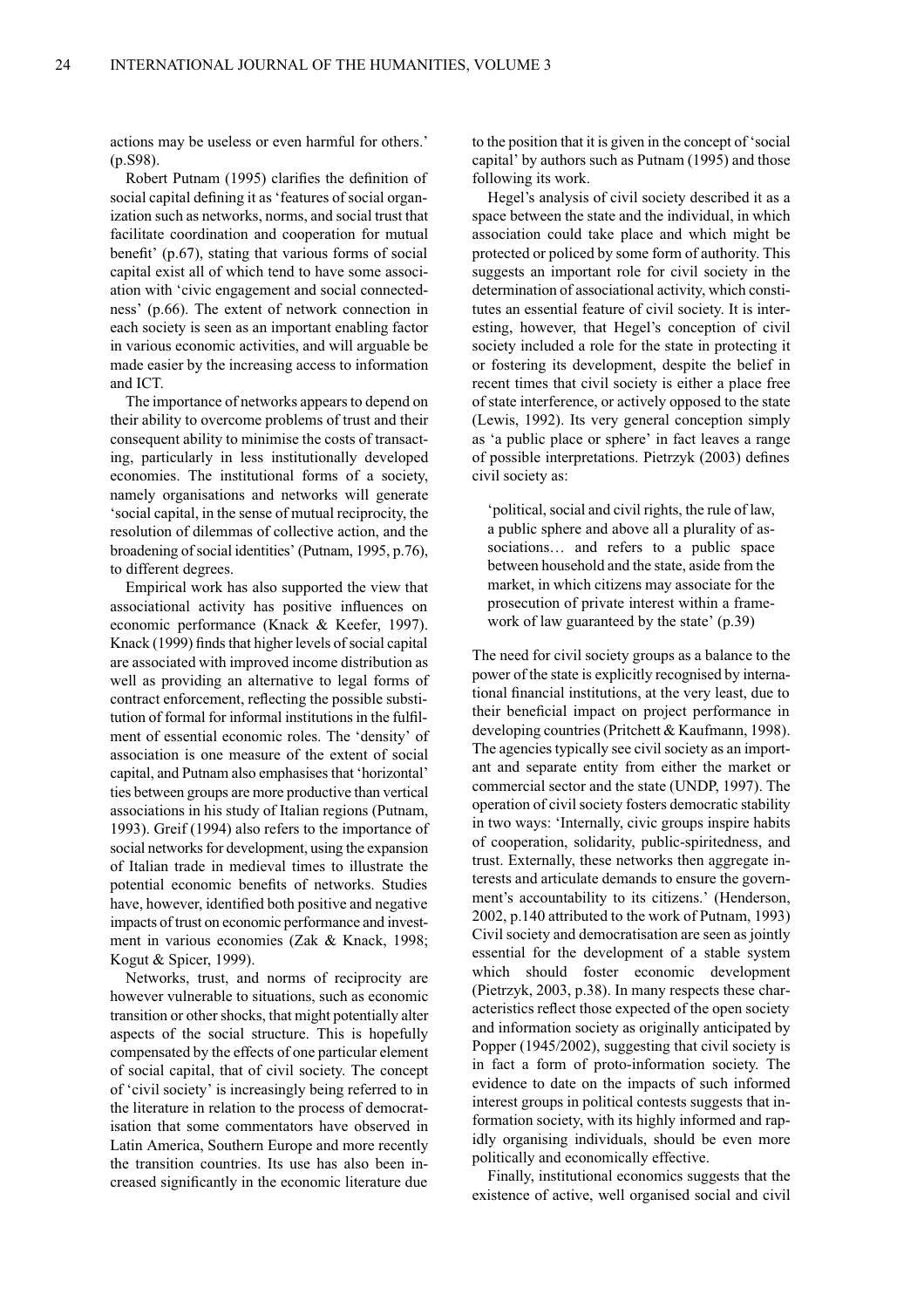society groups, and the possession of even full information is insufficient to create the 'rational' society envisioned by Popper. An open society depends fundamentally upon the responsiveness of democratic institutions to the changing, informed opinions of individuals in society. There exists at least one form of 'lock-in' of institutions, that caused by high information costs and consequent decision-making made in possession of incomplete information, which reduces the benefits of attacking 'primary' or fundamental legal and political institutions that are, often by design, extremely difficult and expensive to change. These factors mean, also, that even societies where individuals possess full information and are fully capable of using this optimally will still demonstrate a degree of lock-in of democratic institutions. Whilst these institutions may change, they will do so only gradually due to the 'transactions' costs' associated with their change (North, 1971; 1984), and thus it is unlikely that any society is democratically responsive in anything other than a superficial sense. The 'democratic capital' accumulated through the investment of political agents from many previous generations will take a long time to be eroded. Whilst new technology may make new forms of government feasible, this knowledge will take time to be 'embodied' in actual political institutions due to the pre-existence of a significant stock of embedded institutions (see Solow, 1962, on the process of embodiment that converts technological concepts into physical capital).

The degree of responsiveness to change can, however, increase as a step-change under certain conditions. When political entities are formed or renewed, such as in the post-communist states of Central Europe, or where they re-combine, such as in the states of the European Union, a constitutional discontinuity presents itself that permits the creation of more flexible political arrangements than exists in older democracies.

Strangely, the evidence from the democratisation of Central and Eastern Europe (CEE), as discussed by Pietrzyk, contradicts North's pessimism and Putnam's primary hypothesis: in his analysis of American social capital (1995), he suggests that there exists a declining secular trend in association that coincides with the 'modernisation' of the society. Instead scholars analysing the CEE region suggest an active civil society and association, although with obvious variation within the region. American authors also disagree with Putnam's hypothesis. Florida (2002) emphasises that American cities are actively attempting to create an environment that enables free association and creative arts facilities that appeal to the new 'creative class' of young, technologically 'literate', workers whose skills create the highest value in the American and World economies. This rise of creative activity and interest was anticipated by Naisbitt (1984) who stated that the information society's development would match 'high-tech' with 'high-touch'. As Aburdene (1994) expands, 'to focus exclusively on technology both limits and distorts our vision of the future. To balance all of that high tech we need a lot more "high touch," which is coming in the form of a renaissance in the arts.'  $(p.13.)$  According to this view, the expansion of technology may coincide with a simultaneous enhancement of the quality of individual lives through expressive, spiritual and creative development. In this way, network association can develop the individual's psychological need for belonging and association as recognised in level three of Maslow's hierarchical model of personal needs, and in the anthropological work of Robin Dunbar (1993).

# **Evidence on Network Activity and Small** Worlds

Students of economics are frequently criticised for confusing the supply of a product with the demand for it. The 'laws' stated above, or the reliance of stock markets on these for the valuation of networks. is open to a similar criticism in that it confuses the capacity of a network with its utilization. The takeup rates of new products and services cannot be expected to reach their maximum (the point known as market saturation) for some time, as predicted by Vernon's (1966) product life-cycle. Assuming a rapid development of market to near-saturation is dangerous, even for products with clear benefits such as information and communications technology. Even where the benefits are clear, differences in cost relative to typical income levels will create wide variations internationally in the take-up of new products. It is therefore optimistic to value these products using Sarnoff's or Metcalfe's law, as the length of the product life-cycle is unclear.

Apart from the theoretical modelling of networks outlined above, a great deal of attention has been paid to the actual or likely patterns of personal interaction that would, logically, determine the extent of network utilization. The results of these studies have a general significance for the probable, rather than possible development of information society as well as other forms of collective action.

Psychologist Stanley Milgram (1967) studied the 'small worlds' phenomenon which demonstrates itself in the 'coincidental' occurrence of individuals being connected by common acquaintances. According to Milgram's study, this is in fact not unusual. In his experiments individuals were set the challenge to see if they could transfer a package to someone not known to them purely by sending it on to a personal contact closer to the geographical location of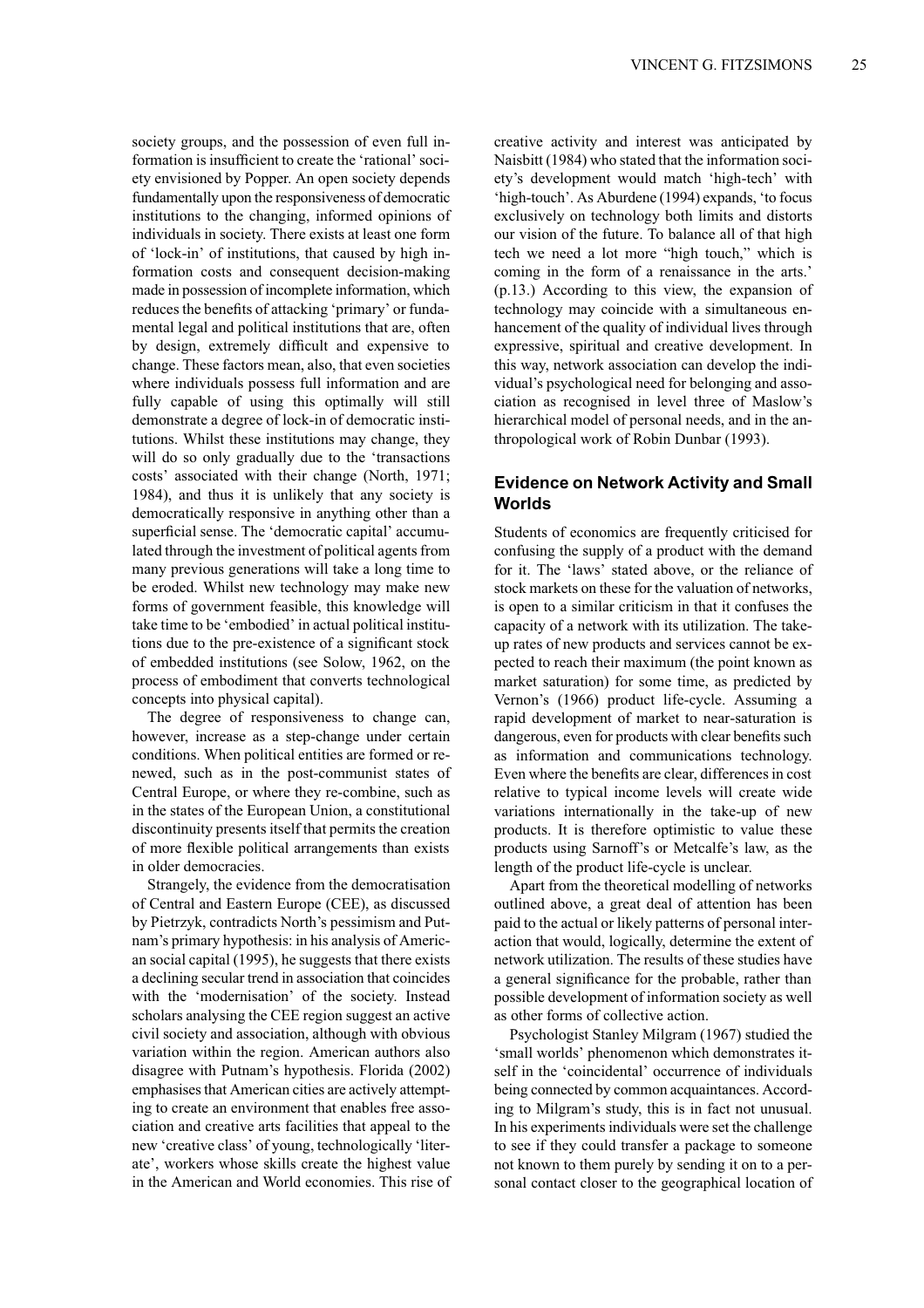their address, the initial and subsequent recipients being bound by the same conditions. In his study the average length of the 'chain' of acquaintance was just under 6.0, leading to the common use of the phrase 'six degrees of separation' to describe how distant any one individual is from another in the 'world' social network.

Milgram's study, however, had significant limitations which were not initially made clear: in particular the low completion rate of the 'chains' that Milgram started. Subsequent studies demonstrated that these completion rates were influenced strongly by variables such as race, income bracket, social class, etc., suggesting the results to be inaccurate (although some specific group 'scores' were in fact lower than Milgram's '6.0' estimate). Milgram himself recognised that the successful chains were strongly dependent on 'stars' (or 'connectors' in the modern literature) with large personal contact networks who were able to significantly advance the chain. Thus the value or success rate of chains would be expected to depend on the existence of individuals already having a high degree of association for other purposes that could be used for this particular task. The studies were based solely in the U.S., a country long noted for its high degree of association when compared with other countries (de Toqueville, 1984), although this is now thought to be declining (Putnam, 1995) and see Tables  $1 \& 2$ ). The denseness of 'small worlds' networks, as well as other factors such as levels of generalised trust essential to the operation of markets (North, 1990), would be expected to increase with the typical degree of association in a country.

|                      | Active <sup>1</sup> | Non-active | Non-member | Proportion act-<br>ive: nonactive $(\% )$ |
|----------------------|---------------------|------------|------------|-------------------------------------------|
| Arts                 | 6.72                | 8.88       | 84.36      | 75.69                                     |
| Charity              | 5.27                | 6.64       | 88.05      | 79.38                                     |
| Church               | 12.73               | 15.15      | 72.09      | 84.04                                     |
| Environmental groups | 2.54                | 6.69       | 90.77      | 37.96                                     |
| Other                | 4.52                | 6.31       | 88.86      | 71.60                                     |
| Parties              | 3.93                | 8.48       | 87.55      | 46.40                                     |
| Professional         | 4.37                | 8.05       | 87.52      | 54.35                                     |
| <b>Sports</b>        | 10.52               | 12.54      | 76.91      | 83.93                                     |
| Unions               | 4.19                | 17.08      | 78.70      | 24.52                                     |
| Total                | 6.01                | 10.01      | 83.92      | 60.01                                     |

**Table 1: Active Group Membership** 

<sup>1</sup> World Values Survey, all waves, all sample.

Despite the deterioration of the degree of association in the U.S. since Milgram's initial study, attempts to replicate the 'small worlds' experiment have in fact shown relatively similar results, with between five and eight 'degrees of separation' being suggested (see for instance Newman, 2001). Attempts have also been made to apply the small worlds model to other phenomena which have produced interesting results. Watts & Strogatz (1998) suggest that a small worlds 'model' exists which applies to wide range of phenomena including economic activity, and the activity of biological organisms. This obviously has great value in modelling the spread of disease such as during the SARS epidemic. Practical research into real world networks, however, seems to suggest that Watts and Strogatz only present an inadequate account of the phenomena. Albert & Barabási (2002) suggest that, whilst the reliance on 'super-nodes' or 'hubs' equivalent to the 'stars' or 'connectors' revealed in Milgram's original work could explain the

small worlds phenomena, when examined real world ICT networks in fact demonstrate a relatively low occurrence of such 'super-nodes', with relatively similar and poorly-connected or distantly connected 'nodes' being the norm. Milgram's research therefore remains controversial and overall inconclusive.

The analysis of 'ties' has produced such counterintuitive results before. Granovetter (1973) suggested that 'weak ties' in groups are more valuable to individuals than such strong ties as occur within family groups. The wider coverage of a network of weak or distant ties provides obvious advantages to each member. The relatively open or heterogeneous membership of such groups is identified by Putnam (1995) as a characteristic of economically successful regions, whilst alternative 'closed' forms of group with more homogeneous membership have fewer economic benefits for the community as a whole, and it is hypothesized that such forms of association may actually have a damaging impact overall on the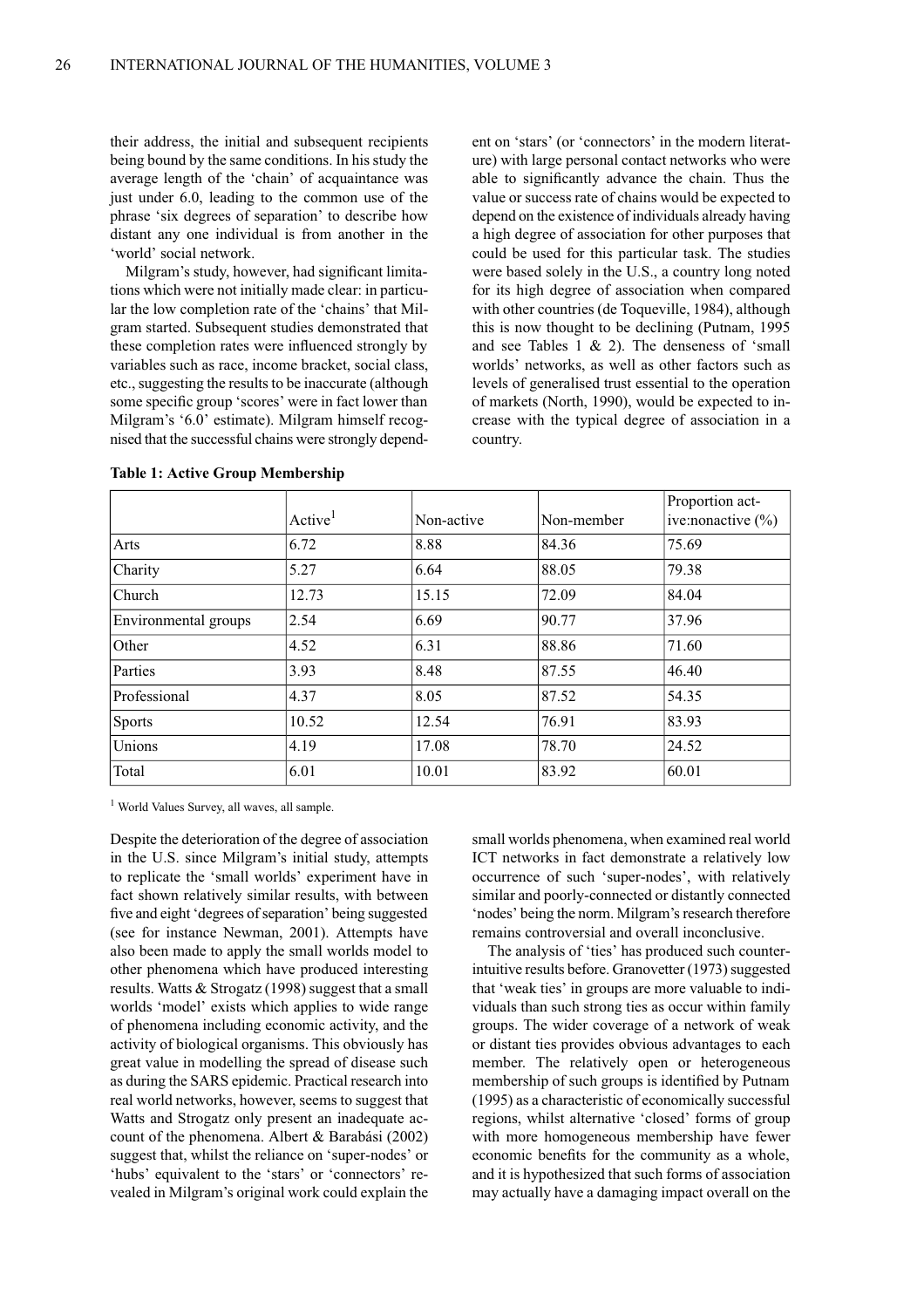development of trust, interaction and economic activity in societies, although the evidence on this remains unclear (Knack & Keefer, 1997; Knack, 1999). Milgram's own work suggested more insular groups to have variable scores on the 'degrees of separation' test, with some relatively closed communities performing poorly. Certainly this is what economic theorists have predicted. Weak ties in dispersed networks are seen, overall, as the 'best type'.

It is still possible, though, that Granovetter's (1973) conclusion is consistent with small worlds networks. Milgram's initial studies showed how connections are stretched across significant distances, suggesting that effective chains or networks had the characteristic of being geographically dispersed. Whether the ties within these chains were based on closed or open forms of association remains unclear.

| Area <sup>1</sup>           | Country & date | % trusting | % careful |
|-----------------------------|----------------|------------|-----------|
| All World Values Survey     | 1981           | 38.45      | 61.55     |
|                             | 1990           | 34.61      | 65.39     |
|                             | 1995-97        | 24.35      | 72.46     |
| <b>Developed Countries</b>  |                |            |           |
| North America               | <b>USA 81</b>  | 40.50      | 59.50     |
|                             | <b>USA 90</b>  | 51.07      | 48.93     |
|                             | <b>USA 95</b>  | 35.94      | 64.06     |
| <b>Britain</b>              | Britain 81     | 43.28      | 56.72     |
|                             | Britain 90     | 43.68      | 56.32     |
|                             | Britain 98     | 29.09      | 69.08     |
| Scandinavia                 | Finland 81     | 57.17      | 42.83     |
|                             | Finland 90     | 62.72      | 37.28     |
|                             | Finland 96     | 47.92      | 50.25     |
| Europe – declining          | Spain 81       | 35.14      | 64.86     |
|                             | Spain 90       | 34.24      | 65.76     |
|                             | Spain 96       | 28.65      | 67.71     |
| $Europe - rising$           | W Germany 81   | 32.29      | 67.71     |
|                             | W Germany 90   | 37.86      | 62.14     |
|                             | W Germany 97   | 39.92      | 55.65     |
| <b>Developing Countries</b> |                |            |           |
| Mid/South America           | Mexico 81      | 17.49      | 82.51     |
|                             | Mexico 90      | 33.45      | 66.55     |
|                             | Mexico 96      | 26.42      | 67.62     |
| Africa                      | S Africa 81    | 29.03      | 70.97     |
|                             | S Africa 90    | 29.14      | 70.86     |
|                             | S Africa 95    | 15.37      | 81.57     |
|                             | Nigeria 90     | 23.21      | 76.79     |
|                             | Nigeria 95     | 19.20      | 80.80     |
| Asia                        | India 90       | 35.43      | 64.57     |
|                             | India 96       | 32.84      | 53.87     |

Table 2: Declining Trust (Generalised Trust i.e. in Strangers)

<sup>1</sup> World Values Survey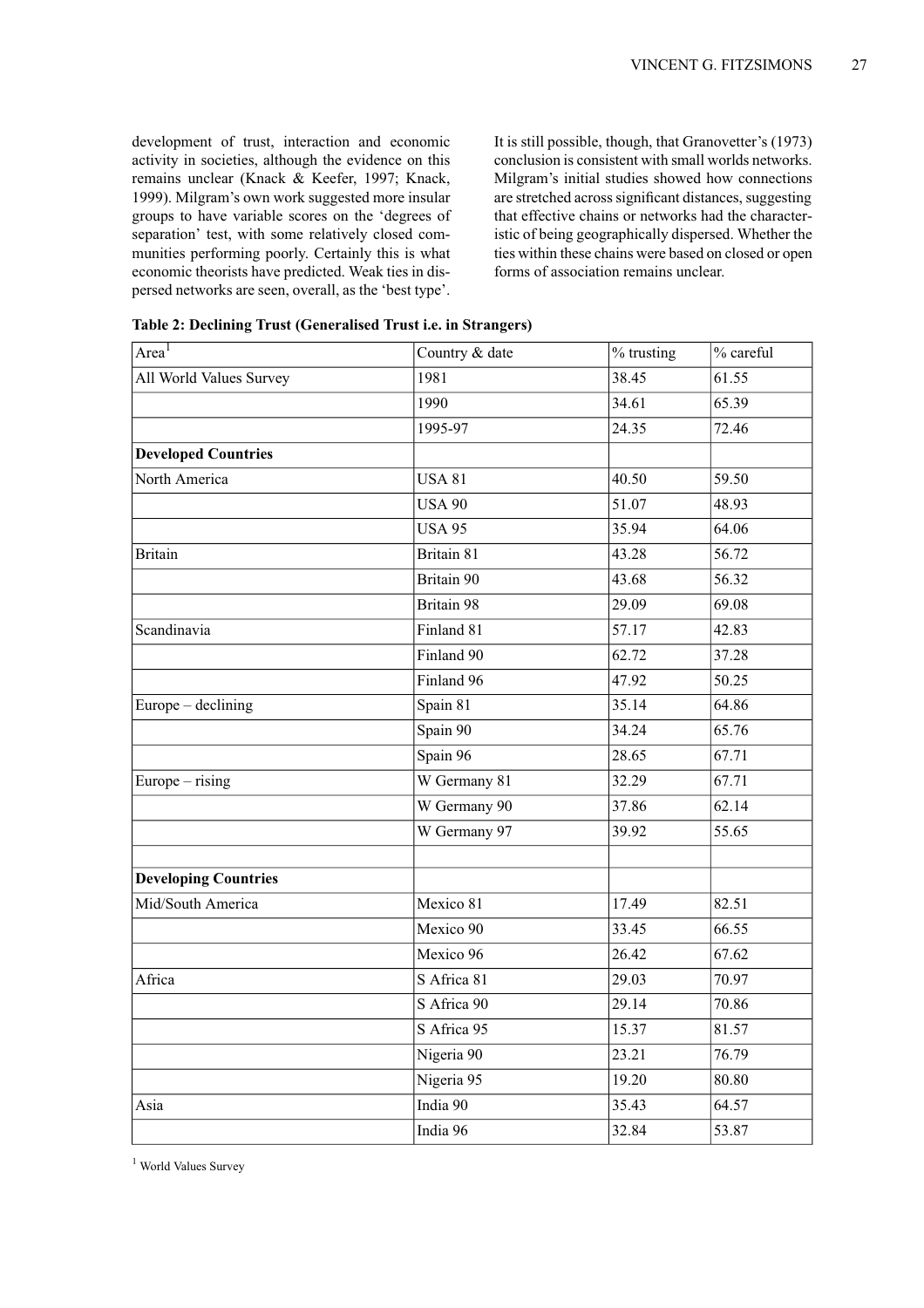The alternative, pessimistic hypothesis that individuals are not in fact highly connected, however, has worrying implications for those advocating the development of ICT initiatives for information society such as those mentioned above (Moodley, 2005) if it is true. Unfortunately it has received scientific support as shown by the recent interest in the 'Dunbar number'. The limit expected on the development of networks of meaningful and maintained relationships is now often assumed to be the 'Dunbar number' of 150, a figure which is arrived at by examination of the typical group sizes of primates in relation to brain size. Dunbar (1993) estimates that a typical upper limit on groups size of 150 is likely in humans from this research, due to the necessary 'social grooming' that is required to maintain active connections in a social network. Even though humans have developed language skills that may offer 'economies of scale' in such grooming, it is a burden on our resources to maintain large social groups. In addition the disruption of social groups consequent on the development of the modern lifestyle may act to make such connections more difficult to maintain. The World Values Survey has certainly demonstrated declining levels of both group membership and trust over the period of its existence.

In addition, Fehr and Fischbacher (2003), using experimental data from economic simulations, support these pessimistic estimates suggesting that issues of trust and commitment enforcement may be key to the low group membership tendency in humans, again supporting the idea that there is in practice a relatively low ceiling on network extent under particular institutions or incentive structures. Even in leisure activities, where we might assume such enforcement issues were less vital, group membership appears typically limited.

Should we be surprised by these thin networks in the new network age? Not if we consider earlier discussion of social networks. Whilst the 'net' imagery often leads to a concentration on the connectedness of individuals, the dominant characteristic of a network is its 'holes', with connections only needing to be sufficient to the task. As White et al.  $(1976)$  state:

'The essential phenomenon portrayed in network imagery, we argue, is the absence of connections between named individuals. The logical symmetry between ties that are "present" and ties that are "absent" (i.e., all others) has encouraged [analysts] to overlook the social asymmetry that exists between social action and its complement [inaction].' (p.731-2.)

Sociologists have, it appears, been aware for some time of the inaction of individuals in society. Network analysis needs to be based on a realistic view

of networks – that they exist in the midst of a much more significant lack of connection. For society to become more connected, and for network images to become representative of real-world interaction, fundamental changes must first occur.

# **Conclusion: Network Economy or Information Society?**

Overall the optimistic predictions for 'digital society' appear to be difficult to maintain in the face of both theoretical analysis and also emerging evidence on association. Whilst the growth of ICT has surely made the idea of the 'knowledge economy' relevant to everyone, it remains unclear whether an information society capable of helping well informed individuals hold governments to account for their policies will result from this technological development. Whilst it is possible to say with some degree of assurance that ICT constitutes a new and significant form of information media, we cannot be sure that the wealth of information that it provides will be of a higher quality than previous forms from media with their own inherent institutions and biases. Further, it is uncertain whether individuals will benefit in terms of knowledge, rather than data, from this development as the creation of knowledge is a related but separate process from that of data creation. These two factors require a more realistic interpretation of information society's prospective development.

Economic theory and economic sociology have also suggested problems for the development of an effective information society. Even assuming individuals are well informed on political issues and understand the personal impact of such policies, collective action will be constrained in terms of both its likelihood, due to the relative costs of such action in relation to the share of any benefits accrued (Olson, 1982), and in terms of its effectiveness due to the existing nature of restrictive institutions surrounding the legal and political framework (North, 1971; 1984). The difficulties relating to the creation and maintenance of any association or group in terms of the problems of trust and enforcement (Fehr  $\&$ Fischbacher, 2003) and the problems of the high cost of effort involved in 'grooming' fellow group members (Dunbar, 1993) suggest that the maintenance of group membership may be unlikely. Despite the evidence of Milgram (1967), it probably isn't an entirely small world, and the rise of the 'super-node' social connector appears to be a slow one, if it is occurring at all. In light of this, early assumptions that the growth of digital society (and the consequent economic infrastructure) would be meteoric, based on Metcalfe's and Sarnoff's laws, appear misguided.

Despite all this theoretical and empirical evidence on the subject, it still appears to be controversial.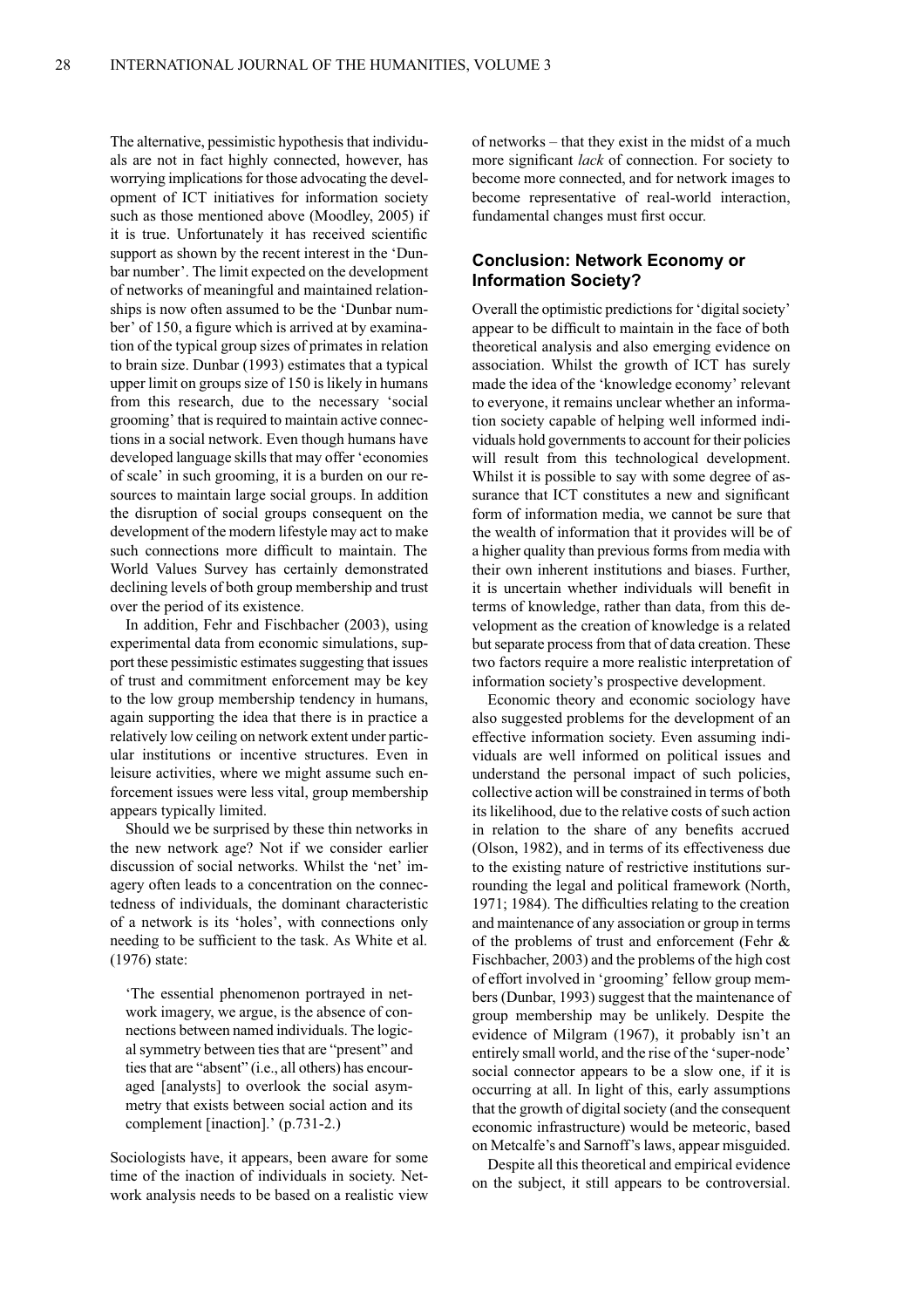The falling cost of information and increasing speed of accessibility must, it intuitively appears, have significant impacts on economic, political and social lives. Whether this leads to informed but uninvolved isolation, or active participation remains to be seen, but these option will soon be cheaply available if people are inclined to this behaviour. Whether the

development of a digital age with advanced ICT infrastructure might actually help reverse the declining trend in association, by making association easier to fit in with modern, flexible and rapidly adapting lifestyles, remains to be seen. The development of the network economy may or may not be accompanied by the rise of an information society.

#### **References**

- Aburdene, Patricia (1994) 'Megatrends for the information age,' Bulletin of the Medical Librarians Association. 82/1: 12- $17$
- African Development Forum (1999) 'The challenge to Africa of globalisation and the information age: Annex  $1$  the way forward to a people-centred African Information Society' [http://www.uneca.org/adf99/adf99reportannex1.htm accessed 21 July 2005]
- Akhtar, S (2001) 'Internet technologies in the Himalayas: lessons learned during the 1990s,' Journal of Information Science.  $27/1: 9-17.$
- Angyal, A. (1941/1981) 'A logic of systems.' Chapter 1 in Emery (1981) pp.27-40.
- Albert, R. & Barabási, A-L. (2002) 'Statistical mechanics of complex networks,' Reviews of Modern Physics. (January 2002): 47-97.
- Becker, Gary S. (1993) Human Capital: a theoretical and empirical analysis with special reference to education. (3<sup>rd</sup> ed., Chicago: University of Chicago Press)
- Berlo, D.K. (1960) The Process of Communication. (NY: Holt, Rinehart & Winston)
- Bremner, Charles (2005) 'French classics enter cyberspace,' The Times. 18 March 2005 [http://www.timesonline.co.uk accessed 18 June 2005]
- Castells, Manuel (2004) 'The information city, the new economy, and the network society.' Chapter 11 in Webster (2004a) pp.150-164.
- Coleman, James (1988) 'Social capital in the creation of human capital,' American Journal of Sociology. 94: S95-S120.
- DOT Force (2001) 'Digital Opportunities for All: Meeting the Challenge Report of the Digital Opportunity Task Force (DOT Force) including a proposal for a Genoa Plan of Action, 11 May 2001' [G8 Digital Opportunities for All programme, accessed at http://www.g8.utoronto.ca/summit/2001genoa/dotforce1.html, 21 July 2005]
- Drucker, Peter (2001) 'The new workforce,' Economist. 1 November 2001, cited in Information Society Commission (2002) pp.24.
- Dunbar, R.I.M. (1993) 'Co-evolution of neocortex size, group size and language in humans,' Behavioral and Brain Sciences. 16/4: 681-735.
- Emery, F.E. (1976/1981) 'Causal path analysis.' Chapter 13 in Emery (1981) pp.293-298.
- Emery, F.E. (ed.) (1981) Systems Thinking: Volume One. (Revised edition, Harmondsworth: Penguin Books)
- Fehr, Ernst & Fischbacher, Urs (2003) 'The nature of human altruism,' Nature. 425: 785-791.
- Florida, Richard (2002) 'The rise of the creative class,' The Washington Monthly (May) [http://www.washington
	- monthly.com/features/2001/0205.florida.html accessed 22 May 2006]
- Gorman, Michael (2004) 'Google and God's mind,' Los Angeles Times. 17 December 2004
- Granovetter, Mark (1973) 'The strength of weak ties', American Journal of Sociology. 78/6: 1360-1380.
- Greif, A. (1994) 'Cultural beliefs and the organization of society: a historical and theoretical reflection on collectivist and individualist societies,' Journal of Political Economy. 102/5: 912-950.
- Griffin, E. (1997) A First Look at Information Theory. (3<sup>rd</sup> ed., NY: McGraw-Hill)
- Gupta, D. (1997) 'Civil society in the Indian context: letting the state off the hook,' Contemporary Sociology. 26/3: 305-307
- Henderson, S. L. (2002) 'Selling civil society: Western aid and the nongovernmental organization sector in Russia', Comparative Political Studies, 35/2 (March): 139-167.
- Keane, John (ed.) (1988) Democracy and Civil Society. (London: Verso)
- Information Society Commission (2002) Building the Knowledge Society: report to government, December 2002. (Dublin: **Information Society Commission**)
- Information Technology Advisory Group (1999) The Knowledge Economy. (Auckland, New Zealand: Minister for Information Technology's Office)
- Keynes, John M. (1936) The General Theory of Employment, Interest and Money. (London: Macmillan)
- Keynes, John M. (1937) 'The general theory of employment,' Quarterly Journal of Economics. 51/2: 209-223.
- Knack, S. (1999) 'Social capital, growth and poverty: a survey and extensions.' (Washington: World Bank Social Capital Initiative Working Paper No.7, 1999)
- Knack, S. & Keefer, P. (1997) 'Does social capital have an economic payoff? A cross-country investigation,' Quarterly Journal of Economics. 112/4 (Nov): 1251-88.
- Knight, Frank H. (1921) Risk, Uncertainty and Profit. (Boston: Houghton Mifflin)
- Kogut, B. & Spicer, A (1999) 'Institutional technology and the chains of trust: capital markets and privatisation in Russia and the Czech Republic', Working Paper No. 291, William Davidson Institute, Ann Arbor, Michigan.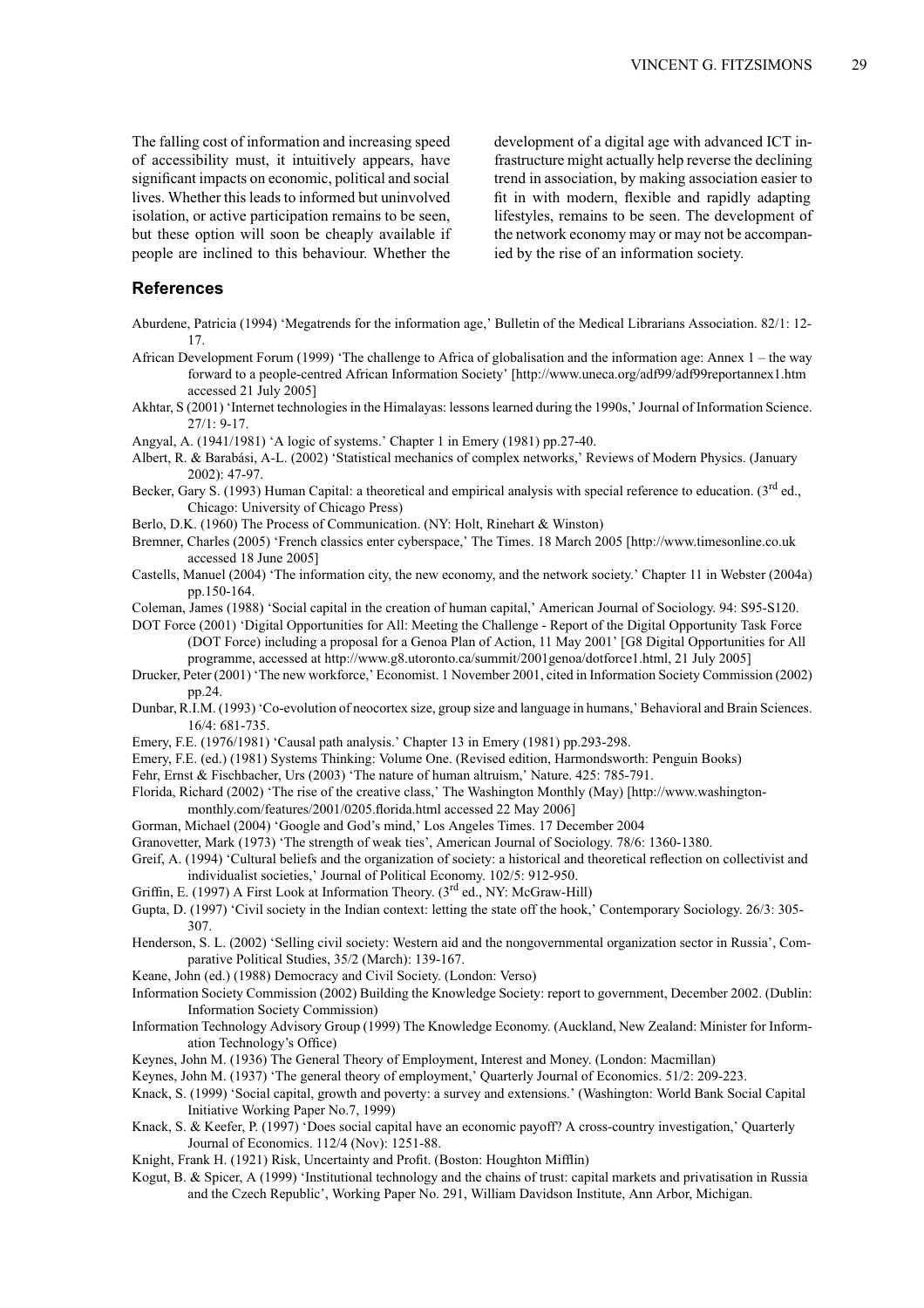Lewis, P.G. (1992) 'Introduction' in Lewis, P.G. (ed.) Democracy and Civil Society in Eastern Europe. (London: Macmillan) McFadden, Daniel (2001) 'Economic choices,' American Economic Review. 91/3: 351-378.

Milgram, Stanley (1967) 'The small world problem,' Psychology Today. (May 1967): 60-67.

Mirrlees, James A. (1997) 'Information and incentives: the economic of carrots and sticks,' Economic Journal, 107 (Sept): 1311-1329

- Moodley, S. (2005) 'The promise of e-development? A critical assessment of the State ICT for Poverty Reduction discourse in South Africa,' Perspectives on Global Development and Technology. 4/1: 1-26.
- Naisbitt, John (1984) Megatrends: ten new directions transforming our lives. Warner Books
- Newman, N.E.J. (2001) 'The structure of scientific collaboration networks,' Proceedings of the National Academy of Sciences, 2002. 98/2: 404-409.

North, Douglass C. (1971) 'Institutional change and economic growth', Journal of Economic History. 31/1: 118-25.

North, Douglass C. (1984) 'Government and the cost of exchange in history', Journal of Economic History. 44/2: 255-64.

- North, Douglass C. (1990) Institutions, Institutional Change and Economic Performance. (Cambridge: Cambridge University Press)
- Odlyzko, Andrew & Tilly, Benjamin (2005) 'A refutation of Metcalfe's Law and a better estimate for the value of networks and network interconnections.' Digital Technology Center, University of Minnesota (mimeo) [available at http://www.dtc.umn.edu/~odlyzko]
- OECD (1996) The Knowledge-based Economy. (Paris: OECD)
- Olson, M (1965) The Logic of Collective Action. (Cambridge, Mass.: Harvard University Press)

Olson, M. (1982) The Rise and Decline of Nations. (New Haven: Yale University Press)

Pietrzyk, D. I. (2003) 'Democracy or Civil Society?' Politics. 23/1: 38-45.

Popper, K.R. (1945/2002) The Open Society and its Enemies. (London: Routledge)

- Pritchett, L. & Kaufmann, D. (1998) 'Civil liberties, democracy, and the performance of government projects,' Finance and Development. (March): 26-29
- Putnam, R.D. (1993) Making Democracy Work: civic traditions in modern Italy. (Princeton: Princeton University Press)
- Putnam, R.D. (1995) 'Bowling alone: America's declining social capital,' Journal of Democracy. 6/1: 65-78.
- Schramm, Wilbur & Donald F. Roberts (eds.) (1954/1965) The Process and Effects of Mass Communication. (Urbana: University of Illinois Press)
- Shannon, Claude & Weaver, Warren (1949) The Mathematical Theory of Communications. (Urbana: University of Illinois Press)
- Solow, Robert M. (1962) 'Technical progress, capital formation, and economic growth,' American Economic Review. 52/2: 76-86
- Stark, J. (2002) 'Book Review, Small Worlds: The dynamics of networks between order and disorder.' UK Nonlinear News. 29 (August 2002)
- Stigler, George J. (1961) 'The economics of information,' Journal of Political Economy. 69/3: 213
- Stiglitz, Joseph E. (2002) 'Information and the change in the paradigm in economics,' American Economic Review. 92/3:  $460 - 501$ .
- Tuomi, Ilkka (1999) 'Data is more than knowledge: implications of the reversed knowledge hierarchy for knowledge management and organizational memory,' Journal of Management Information Systems, 16/3: 107-121.
- UNDP (1997) Human Development Report, 1996: From plan to market. (Oxford: Oxford University Press/United Nations Development Programme)
- Urry, John (2004) 'Is Britain the first post-industrial society?' Chapter 9 in Webster (2004a) pp.121-132.
- Veblen, Thorstein (1899) 'The preconceptions of economic science,' Ouarterly Journal of Economics, 13/2; 121-150.
- Vernon, R. (1966) 'International investments and international trade in the product life cycle'. Ouarterly Journal of Economics. 80/2 (May): 190-207.
- Watts, D. & Strogatz, S. (1998) 'Collective dynamics of small-world networks,' Nature. 393.
- Webster, Frank (ed.) (2004a) The Information Society Reader. (London: Routledge)

Webster, Frank (2004b) 'The Information Society' in Webster (2004a), pp.9-12.

White, H.C., Boorman, S.A., & Breiger, R.L. (1976) 'Social structure from multiple networks I: block models or roles and positions', American Journal of Sociology. 81/4: 730-80.

Williamson, Oliver E. (2000) 'The new institutional economics: taking stock, looking ahead', Journal of Economic Literature. 38/3 (September): 595-613.

Woolcock, Michael (1998) 'Social capital and economic development: toward a theoretical synthesis and policy framework,' Theory and Society. 27: 151-208.

Zak, P.J. & Knack, S. (1998) 'Trust and growth' mimeo, IRIS, University of Maryland.

### **About the Author**

#### Mr Vincent G. Fitzsimons

Vincent Fitzsimons studied economics in Manchester and Leeds before beginning lecturing in quantitative techniques, finance and economics. His research interests in institutional economics have led him to become involved in research into the transition of Central and Eastern Europe, where he has also taught in a number of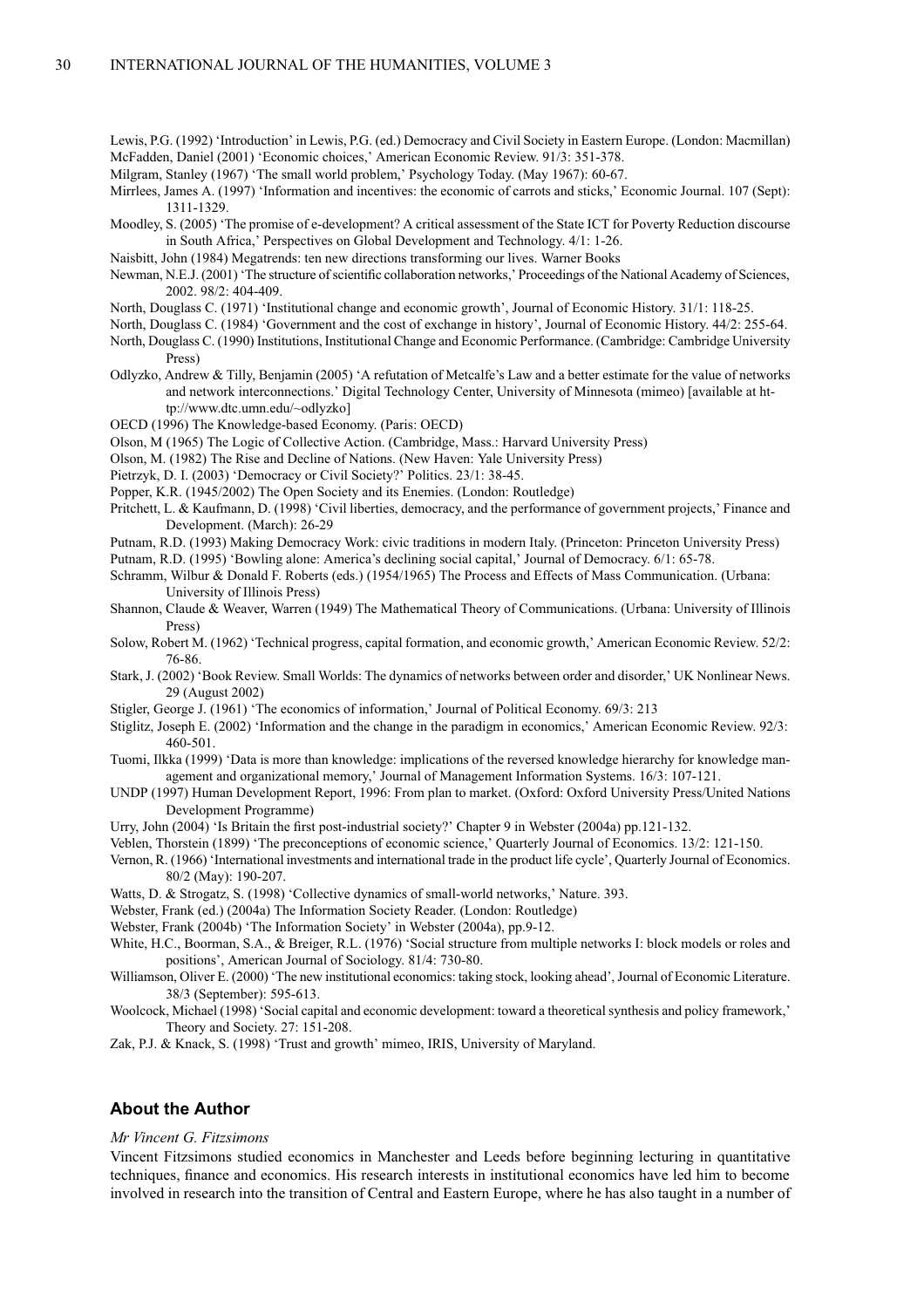institutions. His main research focuses on the impacts of different institutions on the economic performance of economies globally, which formed the basis of his doctoral studies. He has also done research into differential economic performance of regions, and the impacts of forms of corruption on emerging markets. This work incorporates a range of disciplines from sociology and politics through to international business. As well as lecturing in economics at the University of Huddersfield he is also a doctoral candidate in the Division of Economics, and a member of the Centre for International Business, at the University of Leeds.